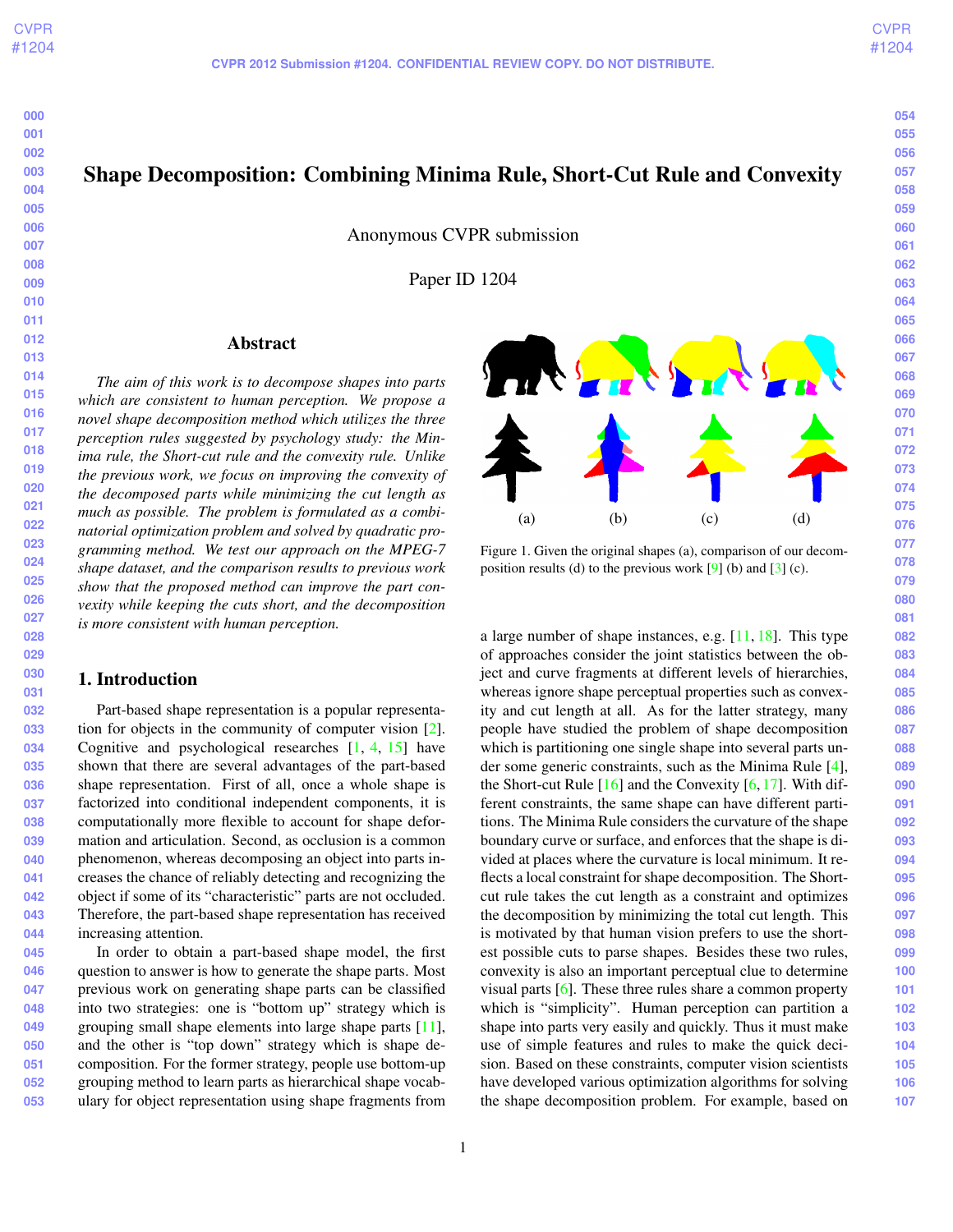**121**

**124**

**127**

**162 163 164**

<span id="page-1-4"></span>**108 109 110 111 112 113 114 115** convexity, Gopalan *et al.* [\[3\]](#page-5-3) proposed an algorithm to do approximate convex decomposition. Liu *et al.* [\[9\]](#page-7-2) considered both convexity and the Short-Cut Rule in order to optimize the shape decomposition. Based on their work, Ren *et al.* [\[12\]](#page-7-7) further encoded the Minimum Rule as well as the number of shape parts into the objective function during optimization and proposed a new optimization algorithm.

Besides these two classes, there are some previous work using symmetry  $[14]$  and Relatability  $[10]$  to find shape parts.

**119 120 122 123 125 126** Although each method proposed its own objective function to optimize for shape decomposition, few of them can justify their goals quantitatively by experimental results. In other words, to our knowledge, there lacks of evaluation methods for shape decomposition in the literature. Most of these work just show the shape decomposition results by partitioned objects and leave the judgment to the readers. This fact makes the comparison of different methods difficult and therefore the claimed "improvement" is also subjective and vague.

**128 129 130 131 132 133 134 135 136 137 138 139 140 141 142 143 144 145 146 147 148 149 150 151 152** In this paper, we focus on studying shape decomposition using generic rules. Each of the three rules captures certain aspects of part decomposition. The Minima rule reflects the local "salient" feature of the part junctions, the Short-cut rule indeed corresponds to the "compactness" of the desired part-based representation and convexity is easy to extract and identify for shape perception [\[5\]](#page-6-0). Considering these aspects, we propose a novel shape decomposition method by jointly considering the three generic rules to find an optimal shape decomposition. The way we formulate the problem is different from previous work, including  $[3,9,12]$  $[3,9,12]$  $[3,9,12]$ . Both [\[9\]](#page-7-2) and [\[3\]](#page-5-3) only applied one or two rules. Although Ren *et al.* [\[12\]](#page-7-7) also considered all three rules, their focus is to minimize the number of parts which has overlap with the Short-Cut Rule and optimize the "visual naturalness" which is different from our goal. In addition, they did not provide a rigorous way to define and evaluate the "visual naturalness". Compared to previous work, we focus on improving the convexity of shape parts. Meanwhile, we also consider the Minima Rule and the Short-cut Rule. Specifically, we encode the contribution of each candidate cut to improving the part convexity into the objective function to optimize instead of requiring each part's convexity above a threshold as [\[9,](#page-7-2) [12\]](#page-7-7) did.

**153 154 155 156 157 158 159** Another contribution of the paper is that we propose a quantitative evaluation method to compare the decomposition results from different methods and therefore make the judgment clear. Specifically, we use the inner distance to measure the convexity and design a metric to measure the contribution of each candidate cut to improving the part convexity.

**160 161** The rest of the paper is organized as follows. In Section [2,](#page-1-0) the shape decomposition problem is formulated as an optimization problem. Section [3](#page-1-1) reviews the preliminary work which is related to our method. Section [4](#page-3-0) introduces our approach and Section [5](#page-4-0) shows the experimental results. Finally, Section [6](#page-5-4) concludes the paper.

# <span id="page-1-0"></span>2. Problem Formulation

Given a planar shape  $S$ , a partition of  $S$  is defined as

$$
S = \bigcup_{i} P_i, s.t., \forall P_i, P_i \in S; \forall i, j, P_i \bigcap P_j = \emptyset, \quad (1)
$$

which means that S is composed of several parts  $\{P_i\}$  and these parts do not overlap each other. On the other hand, a partition of S is associated with a set of cuts  $\{C_j\}$  =  $\{\overline{p_{j1}p_{j2}}\}$  where each cut is a line segment  $\overline{p_{j1}p_{j2}}$  and both points  $p_{i1}$  and  $p_{i2}$  lie on the boundary of S. These cuts are expected not to intersect each other. The boundary of each part  $P_i$  is composed of the boundary of  $S$  and a subset of  $\{C_j\}.$ 

Based on the above notations, we can explain the three rules as follows:

- The Minima Rule [\[4\]](#page-5-2) suggests that the cut points  ${p_{i1}, p_{i2}}$  are located at the points where the curvature is local minimum.
- The Short-cut Rule [\[16\]](#page-7-4) suggests to minimize the total length of the cuts, i.e,  $\min\sum_j L(C_j)$  where  $L(C_j )$  denotes the length of cut  $C_j$  which is usually computed as the Euclidean distance between points  $p_{j1}$  and  $p_{j2}$ .
- The Convexity Rule  $[6, 17]$  $[6, 17]$  $[6, 17]$  suggests to maximize the convexity of parts or minimize the concavity of parts. Based on this rule, Rosin [\[13\]](#page-7-10) proposed a weighted average convexity to evaluate the decomposition quality as follows,

<span id="page-1-3"></span>
$$
Convexity(\lbrace P_i \rbrace) = \sum_{i} \frac{A_i}{A} Convexity(P_i). \quad (2)
$$

where  $A_i$  denotes the area of  $P_i$  and A is the area of shape S or  $A = \sum_i A_i$ .

Considering the three rules, the goal of shape decomposition can be formulated as

<span id="page-1-2"></span>
$$
\min(\sum_{j} L(C_j) + \sum_{i} \frac{A_i}{A}Concavity(P_i)),\tag{3}
$$

s.t.  $\{p_{j1}, p_{j2}\}\$  have local minimal curvatures and cuts do not intersect each other.

# <span id="page-1-1"></span>3. Preliminary Work

Given the above problem formulation, the remaining questions include : (i) how to measure  $Concavity(P_i)$ ? (2)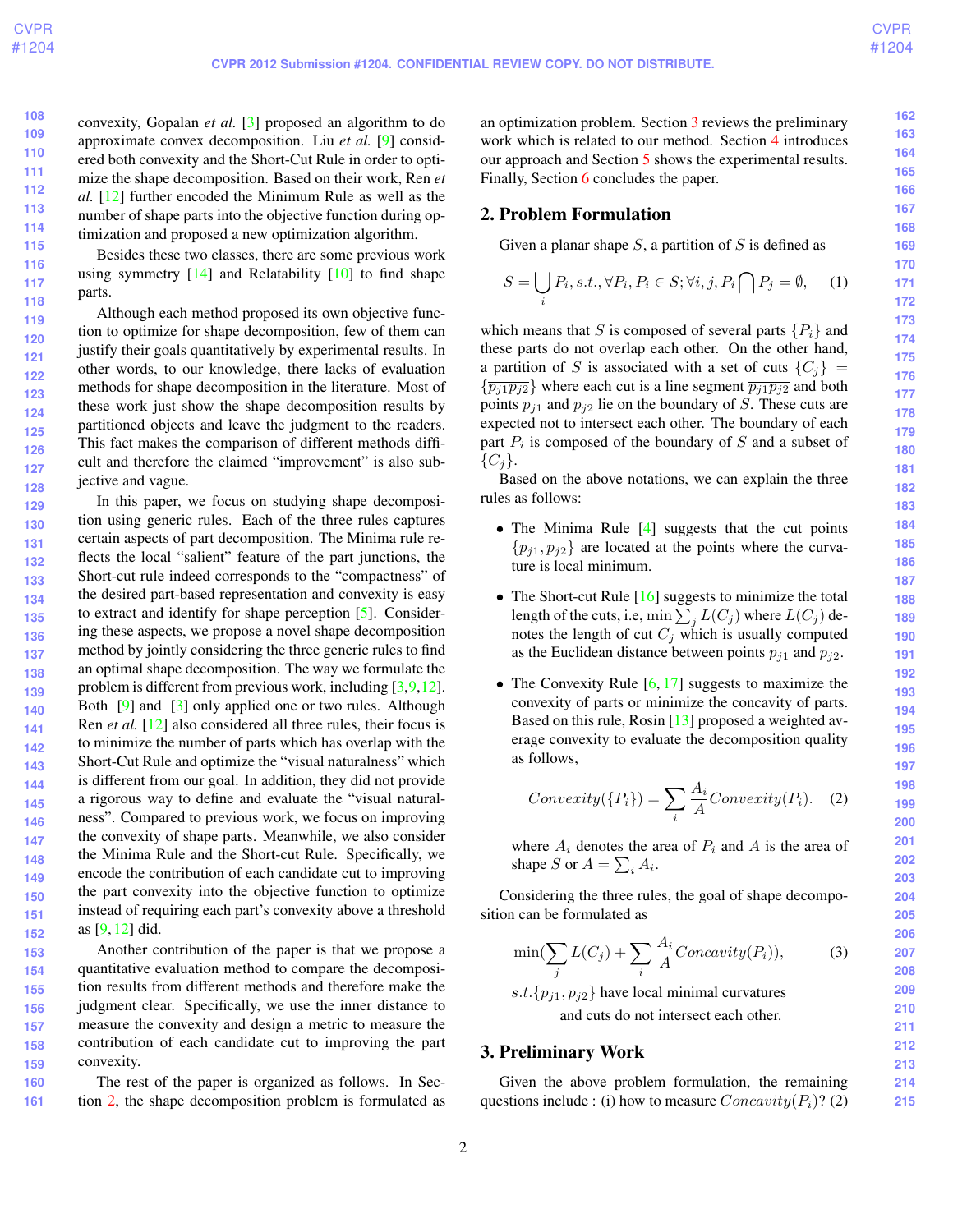<span id="page-2-2"></span>**216 217 218 219 220 221** how to encourage the cut points  $\{p_{i1}, p_{i2}\}\$  to have the local minimal curvatures? (3) how to optimize the objective function based on the measurements? We will introduce the preliminary work related to these questions in the following sections.

### 3.1. Convexity/Concavity Measurement

There are several choices for the measurement of convexity. One classical definition of convexity is the ratio of the area of the part to the area of its convex hull  $[13]$ . But this convexity measure is criticized due to its insensitivity to deep (but thin) protrusions of the boundary because it is area-based.

#### 3.1.1 Inner Distance

Recently, the inner distance (ID) is becoming a popular measure for convexity  $[3, 8]$  $[3, 8]$  $[3, 8]$  because it is not sensitive the deep protrusions. Therefore, we define the convexity of a part  $P_i$  as the minimal ratio of the  $ED$  over  $ID$  of a pair of points within this part, i.e.,

$$
Convexity(P_i) = min_{p,q \in P_i} ED(p,q)/ID(p,q).
$$
 (4)

If  $P_i$  is a convex, then given any point pair p and q, the inner distance is always equal to the Euclidean distance. Therefore,  $Convexity(P_i) = 1$ . On the other hand, if  $P_i$  is not convex, there must be a pair of points  $p$  and  $q$  such that their ED is less than ID. Therefore,  $Convexity(P_i) < 1$ . With this convexity measure, we can define the concavity measure as

$$
Concavity(P_i) = 1 - Convexity(P_i). \tag{5}
$$

#### 3.1.2 Morse Function

Besides the above concavity measure, Liu *et al.* proposed a new measure [\[9\]](#page-7-2) which is defined as follows:

<span id="page-2-0"></span>
$$
concave(P_i) = \max_{p,q \in P_i} concave(p,q), \qquad (6)
$$

$$
concave(p,q) = \min_{R \in \mathbf{R}(p,q)} \max_{f} \max_{t \in R} g_f(t), \quad (7)
$$

where  $p$  and  $q$  are both points within part  $P_i$ ,  $R$  denotes a path connecting p and q,  $\mathbf{R}(p,q)$  denotes all paths connecting  $p$  and  $q$ ,  $f$  denotes a Morse function corresponding to a projection function where the part  $P_i$  is projected, t denotes a point on the path R, and  $g_f(t)$  represents a distance function between t and  $(p, q)$ . Suppose  $f(p) \ge f(q)$ , it is defined as follows:

$$
g_f(t) = \begin{cases} f(t) - f(p), & f(t) > f(p); \\ 0, & f(p) \ge f(t) \ge f(q); \\ f(q) - f(t), & f(t) < f(q). \end{cases}
$$
 (8)



<span id="page-2-1"></span>Figure 2. Illustration of a mutex pair of regions (A and B) and a candidate cut (red line).  $f$  is the Morse function.

By this measure, for each point pair  $(p, q)$ , the concavity is defined by a path which can minimize the maximal perpendicular distance between the line passing  $(p, q)$  and the projected contour points between  $p$  and  $q$  w.r.t. all Morse functions. Although this definition is different from Eqn. [7,](#page-2-0) we can prove that the two definitions are inherently consistent for shapes without holes:

**Theorem** : Given a shape S without holes, for any point pair  $(p, q) \in S$ , the path R which corresponds to the inner distance between  $p$  and  $q$  is also the path which can minimize max<sub>f</sub> max<sub>t∈R</sub>  $g_f(t)$  as defined in Eqn. [7.](#page-2-0) The proof is provided in the supplemental material.

### 3.2. Mutex Pair and Candidate Cuts

The shape decomposition problem can be also viewed as a selection problem. Since there are infinite cuts inside a shape, the goal is to select a subset of cuts which can optimize an objective function. How to propose qualified candidate cuts is a challenging problem. Liu *et al.* [\[9\]](#page-7-2) proposed a way to generate candidate cuts. The idea is to find pairs of components which cannot be kept together otherwise the concavity of the part containing both components will be high. Each pair of such components is defined as a "mutex pair" of regions. Specifically, it is a pair of regions  $A$  and  $B$ with

$$
m(A, B) = \min_{p \in A, q \in B} concave(p, q)
$$
 (9)

above a threshold  $\epsilon$  (See Figure [2\)](#page-2-1). Given a fixed threshold  $\epsilon$ , let MP denote all the mutex pairs to be separated and  $|MP| = n_{mp}$ . The motivation of generating candidate cuts is to separate these mutex pairs of regions. Figure [3](#page-3-1) (a) shows an example of generated candidate cuts by this method. Due to the limited number of Morse functions being sampled (16 directions here), the "best" cut which can separate the left piece is missing.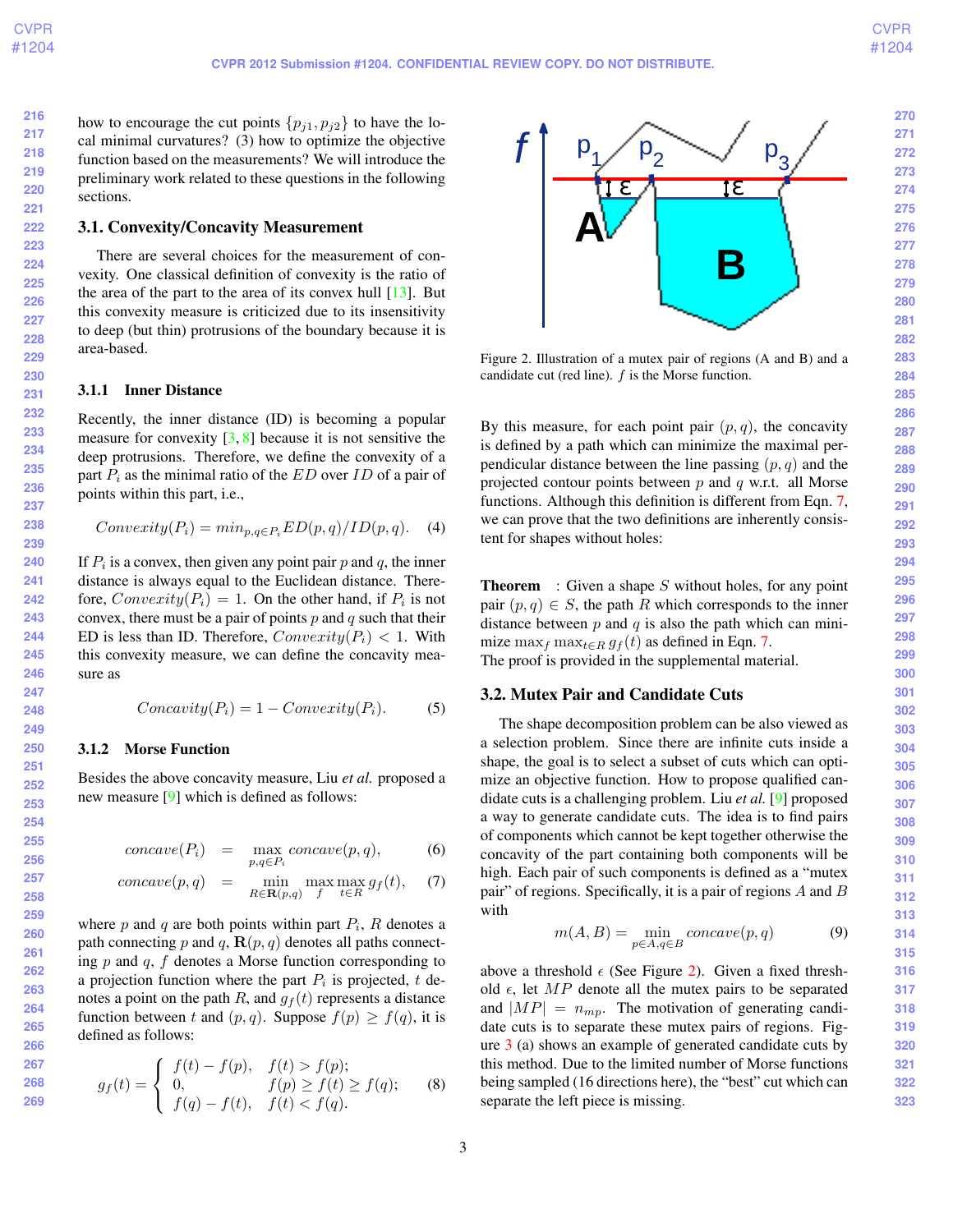#### **CVPR 2012 Submission #1204. CONFIDENTIAL REVIEW COPY. DO NOT DISTRIBUTE.**

<span id="page-3-5"></span>

<span id="page-3-1"></span>Figure 3. Comparisons of the candidate cuts by previous work and our new cuts as well as the resulted shape decompositions.

# <span id="page-3-0"></span>4. Our Approach

### 4.1. New Candidate Cuts

In Liu *et al.* [\[9\]](#page-7-2)'s work, they only consider the Convexity Rule to propose a set of candidate cuts  $C_L$ . However, the Minima Rule can also help to propose useful candidate cuts. We add a new set of candidate cuts  $C_M$  such that both cut points of each new cut have local minimum curvatures. Figure [3](#page-3-1) (b) shows a set of new cuts generated by this rule. By combing these two sets of proposed candidate cuts  $C_L$  and  $C_M$ , it can be seen that the set of candidate cuts  $C_p = C_P \cup C_M$  is more comprehensive and complete which will improve the final solution (See Figure [3](#page-3-1) (c) and (d)).

# 4.2. Cut Income

 If the length of a cut is thought as the cost we pay for choosing this cut, the contribution of a cut can make for reducing the concavity of parts can be viewed as the "income" of a cut. For each mutex pair  $mp$  and each cut  $C$ , let  $I(mp, C)$  denotes the income of C for mp. For example, in Figure [4,](#page-3-2) without the red cut, the concavity of A and B is  $f(p_s) - f(p_A)$  by definition of Eqn. [6.](#page-2-0) With the red cut, the



<span id="page-3-2"></span>Figure 4. Illustration of the income of a cut (red line) for a mutex pair (A and B). Point  $p_s$  is the saddle point which corresponds to the mutex pair.  $p_{cut}$  is the cut point.  $p_A$  is the lowest point in part A w.r.t. the direction of Morese function  $f$ . The income of the red cut for mutex pair A and B is  $f(p_{cut}) - f(p_A)$ .



<span id="page-3-3"></span>



<span id="page-3-4"></span>Figure 6. One mutex pair of regions  $A$  and  $B$  can be separated by two different cuts  $C_1$  and  $C_2$  with income  $I_1$  and  $I_2$  respectively.

concavity of the left part becomes  $f(p_s) - f(p_{cut})$ . So the reduction of the concavity is  $f(p_{cut}) - f(p_A)$  which is the income of this cut for mutext pair A and B.

A cut can satisfy multiple mutex pairs (Figure [5\)](#page-3-3) and a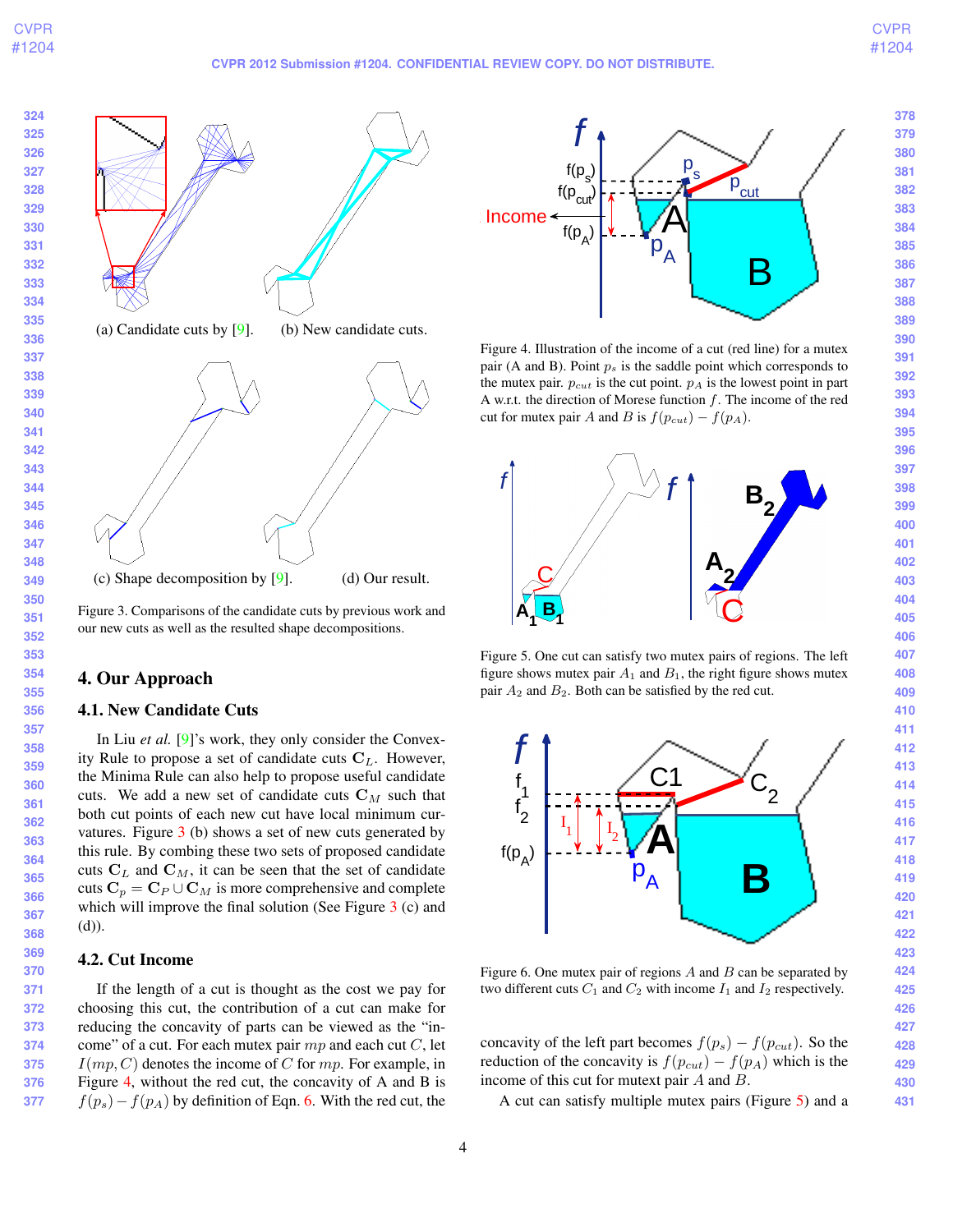<span id="page-4-5"></span>**432 433 434 435 436 437 438 439 440 441 442 443 444 445 446** mutex pair can also be satisfied by multiple cuts(Figure [6\)](#page-3-4). Let mp denote a mutex pair and  $C(mp)$  denote the set of candidate cuts which can satisfy  $mp$ . Let  $\mathbf{M}(C)$  denote the set of mutex pairs which can be satisfied by  $C$ . So the real income of a candidate cut is determined by the mutex pairs it satisfies in the final shape decomposition. However, which mutex pairs it can really satisfy is unknown before the decomposition is finalized. If multiple cuts satisfying  $mp$  are chosen in the final solution, only the cut  $C^*$ which maximizes  $I(mp, C)$  can get its income  $I(mp, C^*)$ and other cuts have no income. For example, in Figure [6,](#page-3-4) both cuts  $C_1$  and  $C_2$  can satisfy mutex pair A and B, but the income of  $C_1$  is larger. Thus if both cuts are chosen, only  $C_1$  makes income for this mutex pair.

We estimate the expected income of each candidate cut by stochastic analysis. Assume that the probability that each candidate cut being chosen is equal to  $1/2$ . For each mutex pair, we rank  $C(mp)$  by  $I(mp, C)$  and get a sequence of candidate cuts as  $C_1^{mp}, C_2^{mp}, \ldots, C_k^{mp}$  such that  $I(mp, C_1^{mp}) \ge I(mp, C_2^{mp}) \ge ... \ge I(mp, C_k^{mp})$ . Let  $r(mp, C)$  be the ranking of the cut C w.r.t. mp. For example,  $r(mp, C_1^{mp}) = 1$ . If a subset of  $\mathbf{C}(mp)$  is chosen in the final solution, only the cut with maximum  $I(mp, C)$  counts, the others do not make any income for this mutex pair. The probability for cut  $C$  being counted for mutex pair  $mp$  depends on its ranking  $r(mp, C)$ . If  $r(mp, C) = 1$ , the probability for C being counted for  $mp$  is  $1/2$ . Because once C is chosen, it will be counted for  $mp$  no matter whether any other cut is chosen. The probability of chosing  $C$  is  $1/2$ . In general, it is easy to show the probability for  $C$  being counted for mp is

> $Prob(C \text{ is counted for } mp)$  $= Prob(C \text{ is the 1st chosen in ranked } C(mp))$ = 1  $2^{r(mp,C)}$ (10)

Based on this observation, we can estimate the expected income of a cut  $C$  as follows:

$$
\overline{I(C)} = \sum_{mp \in \mathbf{M}(C)} \frac{1}{2^{r(mp,C)}} I(mp,C). \tag{11}
$$

### 4.3. Optimization

Assume that there are n candidate cuts in the proposed candidate cut set  $\mathbf{C}_p = \{C_j\}_{j=1}^n$ , the final decomposition chooses a subset of  $\mathbf{C}_p$ , denoted by  $\mathbf{C}^*$ . With the expected income for each candidate cut, we can reformulate Eqn. [3](#page-1-2) as follows:

<span id="page-4-1"></span>
$$
\min_{\mathbf{C}^*} \{ \sum_{C_j \in \mathbf{C}^*} [L(C_j) - \overline{I(C_j)}] \}
$$
(12)

**483 484 485** because minimization of the concavity of parts is equivalent to maximization of the reduction of concavity by the chosen cuts, i.e., the expected income of chosen cuts.



<span id="page-4-3"></span>Figure 7. Example shapes of 20 categories from MPEG-7 shape dataset.

Design a binary vector x such that:

$$
\mathbf{x}_j = 1 \iff C_j \in \mathbf{C}^*.
$$
 (13)

Let vector **L** represent the cut length of  $C_p$  such that  $L_j =$  $L(C_i)$ . Let vector **I** represent the expected income of  $C_p$ such that  $I_i = \overline{I(C_i)}$ . Design a penalty matrix  $H_{n \times n}$  such that if  $C_j$  and  $C_k$  intersects  $H(j, k) = +\infty$ . Therefore, Eqn. [12](#page-4-1) can be rewritten as

<span id="page-4-4"></span>
$$
\min_{\mathbf{x}} \mathbf{L}^{T} \mathbf{x} - a\mathbf{I}^{T} \mathbf{x} + \mathbf{x}^{T} \mathbf{H} \mathbf{x}
$$
  
s.t.  $\mathbf{A}\mathbf{x} \ge 1, \mathbf{x} \in \{0, 1\}^{n}$ , (14)

where **A** is a matrix of size  $n_{mp} \times n$ . It denotes the relationship between the mutex pairs  $MP = \{mp_k\}_{k=1}^{n_{mp}}$  and the candidate cuts  $\mathbf{C}_p$ . If a mutex pair  $mp_k$  can be satisfied by cut  $C_j$ , then  $\mathbf{A}(k, j) = 1$ , otherwise it is zero. *a* is parameter to adjust the impact of cuts' income.

The above formulation considers the cut length, the expected income of cuts, the intersection of cuts and the mutex pairs to be separated. If we relax x to be linear,  $x_i \in [0, 1]$ , this problem becomes a standard quadratic programming problem as:

<span id="page-4-2"></span>
$$
\min_{\mathbf{x}} \mathbf{x}^T \mathbf{H} \mathbf{x} + (\mathbf{L}^T - a\mathbf{I}^T) \mathbf{x}
$$
  
s.t.  $\mathbf{A}\mathbf{x} \ge 1, \mathbf{x} \in [0, 1]^n$ . (15)

By solving Eqn. [15,](#page-4-2) we can get a soft assignment of x and then iteratively choose a cut set  $C^*$  based on x as [\[9\]](#page-7-2).

# <span id="page-4-0"></span>5. Experimental Results

To evaluate the proposed method on 2D shape decomposition, we choose 20 categories from the MPEG-7 shape dataset [\[7\]](#page-7-12) as Figure [7](#page-4-3) shows. For each category, we choose 20 shapes. In total, there are  $20 \times 20$  shapes for evaluation.

We propose two measures to evaluate the performance of the decomposition result: cut length and convexity which correspond to the first two items in the designed objective function Eqn. [14.](#page-4-4) During the implementation, we choose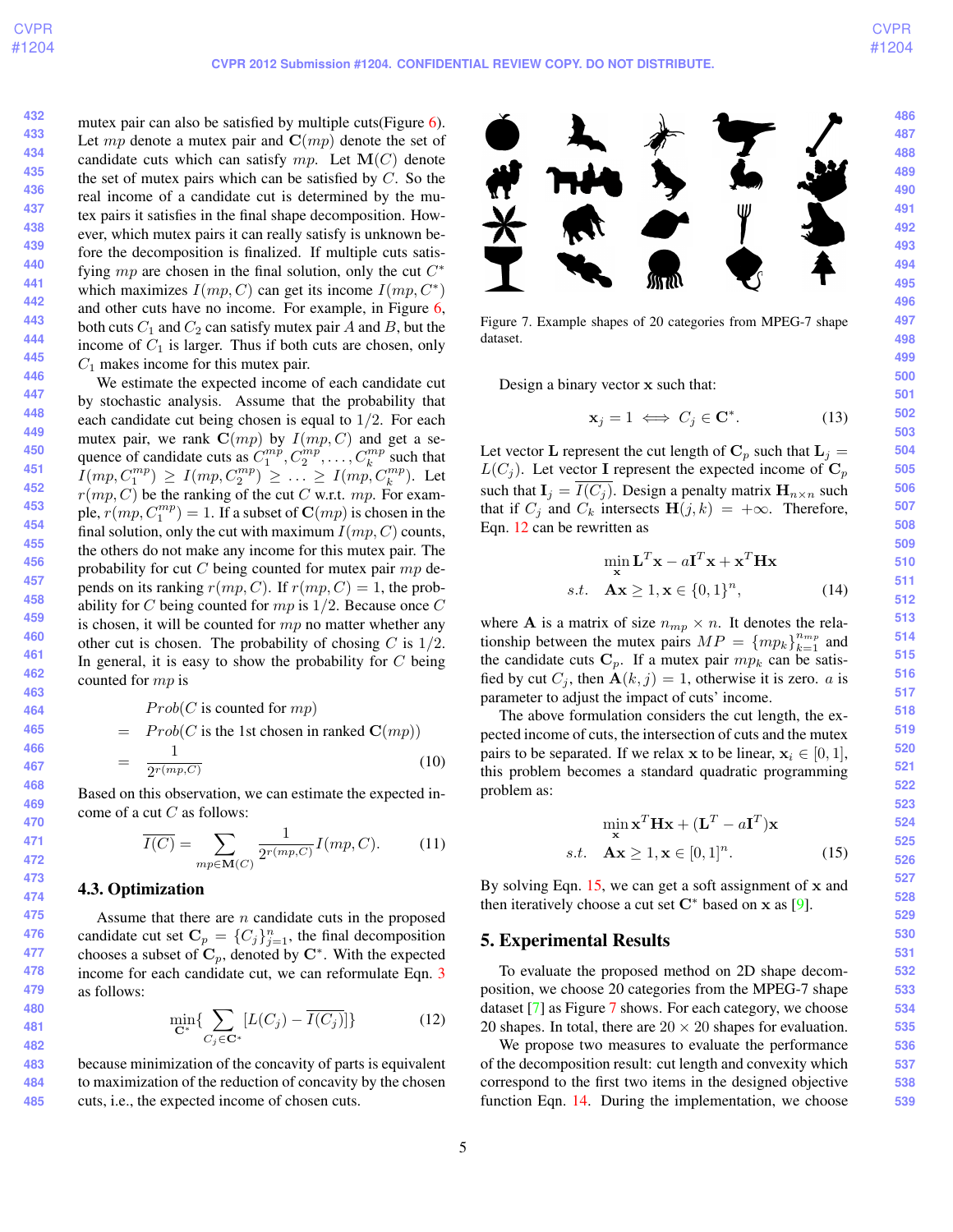**564 565**

<span id="page-5-6"></span>**540 541 542 543 544 545** 16 Morse functions and set the threshold  $\epsilon$  for generating mutex pairs as  $0.05\mathcal{D}$  where  $\mathcal{D}$  is the maximum distance between points of the shape. These settings are same for both our method and  $[9]$ . The parameter a in our method is set as 0.1.

#### 5.1. Shape Decomposition

**548 549 554 563** In order to test the performance of our method, we implement two shape decomposition methods of [\[9\]](#page-7-2) and [\[3\]](#page-5-3), then compare them to our method. Figure [8](#page-6-1) shows the comparison result in terms of the cut length and convexity. For each shape, we first obtain the three different composition results and then evaluate the cut length and the convexity by the definition Eqn. [2](#page-1-3) in Section [3.](#page-1-1) For each category, we calculate the mean and standard variance of the cut length across 20 instances for each method respectively. The result is shown in Figure  $8$  (a). Similarly, the convexity is computed and shown in Figure [8](#page-6-1) (b). It can be seen that our cut length(red bar) is shorter than the other two methods (blue and green) in most cases while our convexity is about same as those of other two methods. This proves that our optimization method can achieve same convexity with shorter cuts compared to previous work.

# 5.2. Human Perception

**566 567 568 569 570 571 572 573 574 575 576** In order to verify whether the decomposition results are consistent with human perception, we conduct an experiment which asks people to decompose the shape examples. For each of the 20 categories from the MPEG-7 shape dataset, we select 3 shapes for testing. And for each selected shape, there are 3 people who decompose it manually. The cuts provided by the participants are taken as the set of "ground truth" cuts, called  $C^+$ . To measure the discrepancy between our decomposition result and the "ground truth" cuts, we define the distance between two cuts  $C_1 = \overline{p_1 p_2}$ and  $C_2 = \overline{p_1p_2}$  as follows:

$$
D_1(C_1, C_2) = \min\{ED(p_1, p_3) + ED(p_2, p_4),
$$
  

$$
ED(p_1, p_4) + ED(p_2, p_3)\}.
$$
 (16)

For each cut  $C_i$  from  $\mathbb{C}^*$ , its distance to the ground truth is defined as

$$
D_2(C_i, \mathbf{C}^+) = \min_{C \in \mathbf{C}^+} D_1(C_i, C). \tag{17}
$$

and the distance between the cut sets  $\mathbf{C}^*$  and  $\mathbf{C}^+$  is defined as

$$
D(\mathbf{C}^*, \mathbf{C}^+) = \frac{1}{|\mathbf{C}^*|} \sum_{C_i \in \mathbf{C}^*} D_2(C_i, \mathbf{C}^+). \tag{18}
$$

**591 592 593** This is the average distance between the proposed cut and the nearest cut in the ground truth and called as "cut distance".



<span id="page-5-5"></span>Figure 9. Distances between the human cuts and the shape decomposition results by the proposed method (red), [\[9\]](#page-7-2)(green) and [\[3\]](#page-5-3)(blue) respectively for the MPEG-7 shape dataset.

Figure [9](#page-5-5) shows the computed "cut distance" of our result as well as  $[9]$  and  $[3]$ . It can be seen that our result is closer to the ground truth compared to these two previous work for most categories. This shows that combining the three generic rules is useful to learn perceptually meaningful shape parts. From Figure [9,](#page-5-5) we can see that our method performs best for "bird" and worst for "ray" (as shown in the Figure [10\)](#page-6-2).

# <span id="page-5-4"></span>6. Conclusion

We proposed a method to solve the shape decomposition problem for learning perceptually meaningful parts. By jointly considering three generic rules: the Minima rule, the Short-cut rule and convexity, we formulate the shape decomposition problem as an optimization problem and design a new metric "cut income" to measure the contribution of candidate cuts for improving the convexity of decomposed cuts. By using this metric, the original problem is solved as a quadratic programming problem. The experimental results show that our approach is promising to keep a good tradeoff between cut length and convexity.

# References

- <span id="page-5-1"></span>[1] I. Biederman. Recognition-by-components - a theory of human image understanding. *Psychological Review*, 94(2):115–147, 1987. [1](#page-0-0)
- <span id="page-5-0"></span>[2] P. F. Felzenszwalb, R. B. Girshick, D. McAllester, and D. Ramanan. Object detection with discriminatively trained partbased models. *IEEE Transactions on Pattern Analysis and Machine Intelligence*, 32(9):1627–1645, 2010. [1](#page-0-0)
- <span id="page-5-3"></span>[3] R. Gopalan, P. Turaga, and R. Chellappa. Articulationinvariant representation of non-planar shapes. In *Proceedings of the 11th European Conference on Computer Vision: Part III*, pages 286–299, 1927030, 2010. Springer-Verlag. [1,](#page-0-0) [2,](#page-1-4) [3,](#page-2-2) [6,](#page-5-6) [7](#page-6-3)
- <span id="page-5-2"></span>[4] D. Hoffman and W. Richards. Parts of recognition. *Cognition*, 18:65–96, 1984. [1,](#page-0-0) [2](#page-1-4)

**646 647**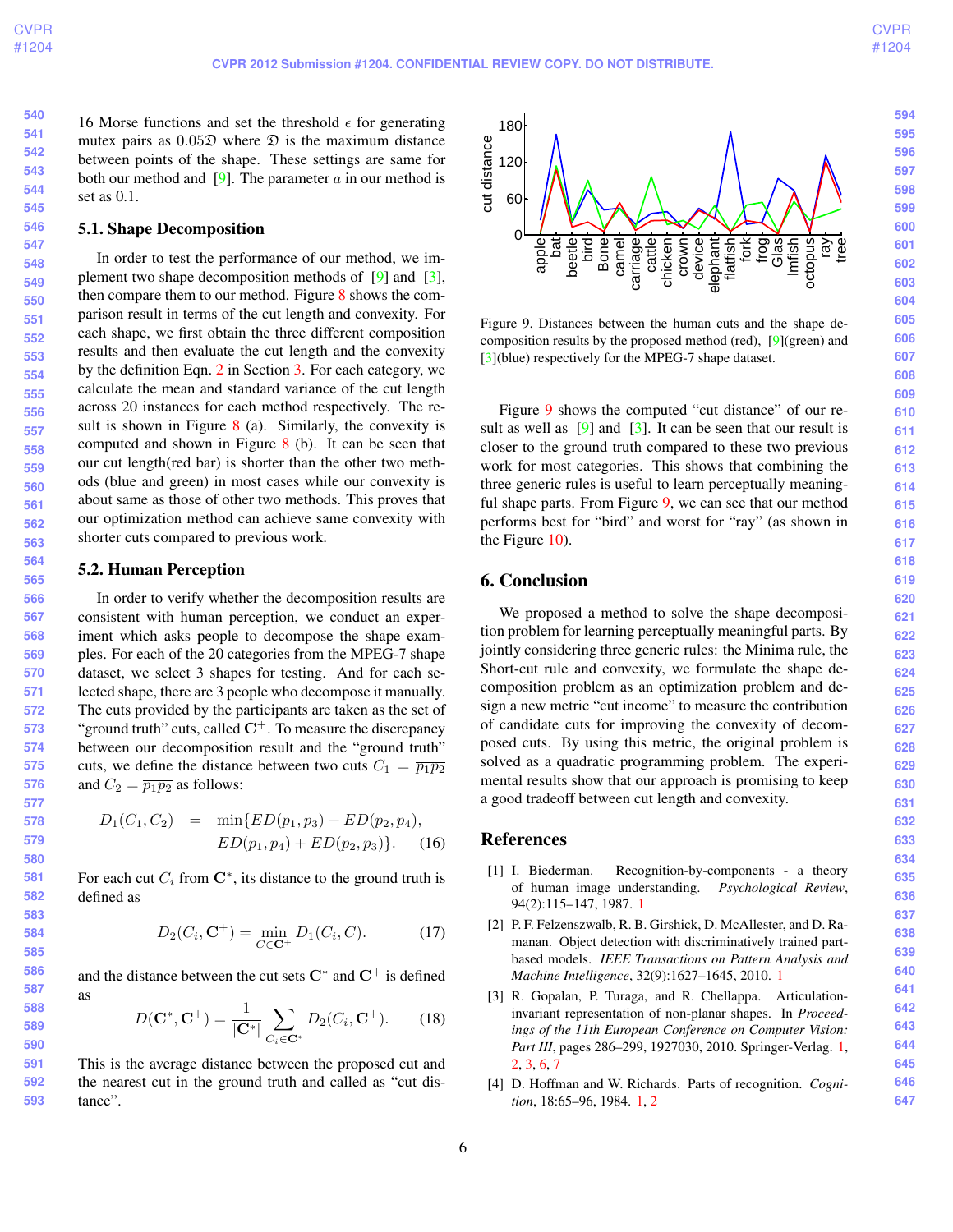<span id="page-6-3"></span>

<span id="page-6-2"></span><span id="page-6-1"></span>Figure 10. The first row (a)-(c) shows the examples of human decomposition results, (d) is the result of [\[3\]](#page-5-3), (e) is the result of [\[9\]](#page-7-2) and (f) shows our result.

<span id="page-6-0"></span>[5] G. Kanisza and W. Gerbino. *Convexity and symmetry in fig- ureground organization*. Vision and Artifact, M. Henle, ed.